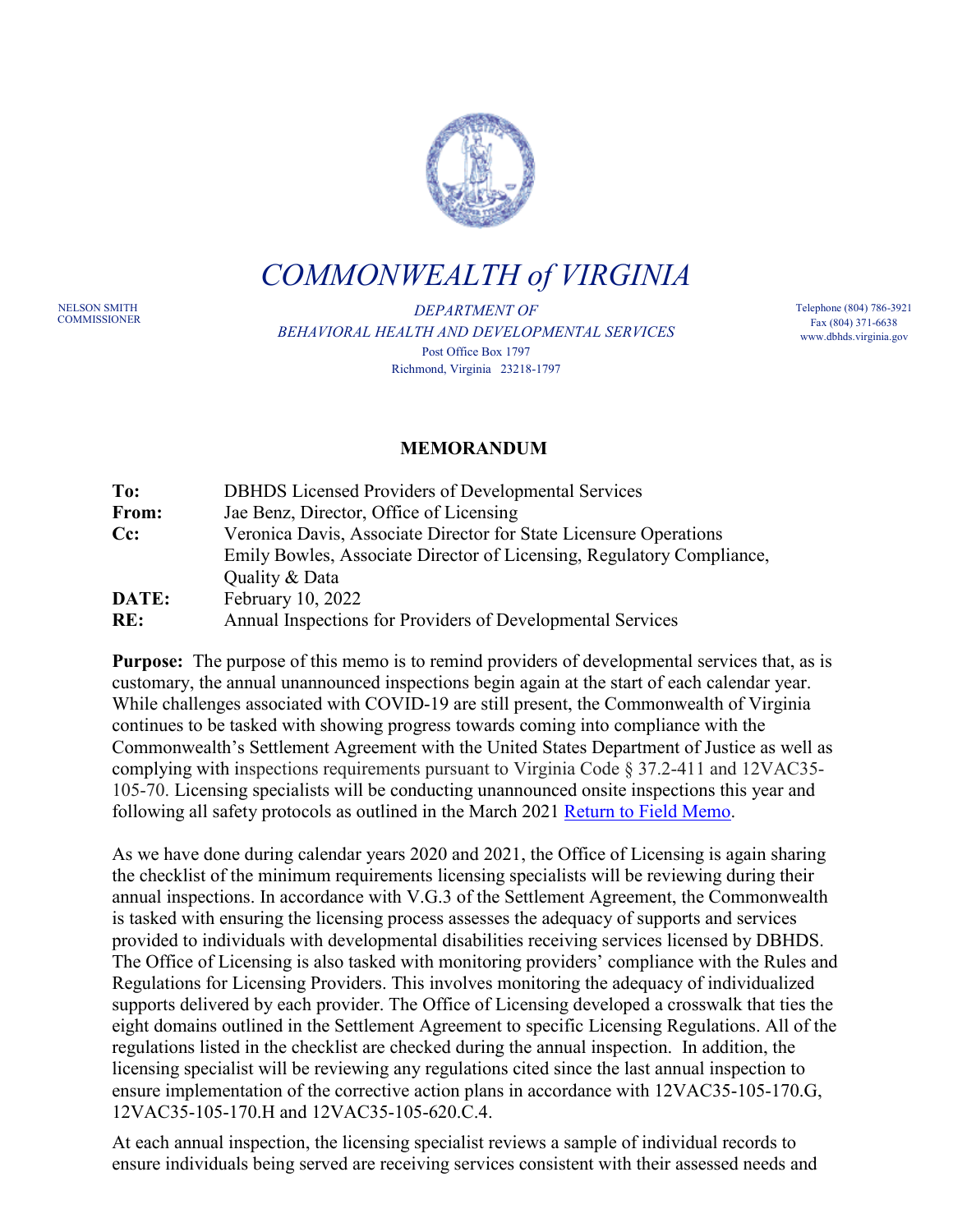their agreed upon service plan. If a review uncovers a provider is not meeting an individual's needs, the appropriate regulation is cited. A provider is required to submit and implement a corrective action plan for each violation cited including a detailed description of the corrective actions to be taken to correct the specific deficiencies identified for individuals whose records were reviewed; that will minimize the possibility that the violation will occur again and that will correct any systemic deficiencies.

Included in this memo is a revised annual inspection chart for 2022 which incorporates feedback from providers as well as the Independent Reviewer. The chart outlines the minimum regulations that will be reviewed, the documents that will be viewed to determine compliance, and whether the documents will need to be submitted via the CONNECT provider portal or viewed onsite during the inspection. Please read this document carefully and provide all included information when requested by your licensing specialist.

As part of the annual inspection process, the specialist will conduct a brief 30-minute exit meeting with the provider. This meeting time will be scheduled at the beginning of the inspection to allow the provider ample time to make arrangements. The exit meeting should be attended by the person responsible for oversight of the implementation of the pledged corrective action. The specialist will outline the preliminary findings from the inspection including areas of noncompliance. The provider will be given the opportunity to ask questions and provide additional information, as appropriate. A provider may choose to decline an exit meeting. If a provider does not respond to a request for an exit meeting or declines the opportunity to participate in the meeting, the specialist will note this and proceed with closing out the inspection or issuing citations for any regulatory violations, if indicated.

In order to support providers in achieving and maintaining compliance with the [Licensing](https://law.lis.virginia.gov/admincode/title12/agency35/chapter105/)  [Regulations,](https://law.lis.virginia.gov/admincode/title12/agency35/chapter105/) the Office of Licensing has offered a number of training opportunities over the past few years as well as posted a significant number of power points, guidance documents and samples. Please take this opportunity to visit the [Office of Licensing Webpage](https://dbhds.virginia.gov/quality-management/office-of-licensing/) to review these materials if you have not already done so.

If you have any questions related to the content of this memorandum, please do not hesitate to reach out directly to your licensing specialist. For additional information related to the Settlement Agreement please visit the [DBHDS DOJ Settlement Agreement webpage.](http://www.dbhds.virginia.gov/doj-settlement-agreement) In addition, information related to DBHDS' response to COVID-19 can be found on the department's [COVID-](http://www.dbhds.virginia.gov/covid19)19 webpage.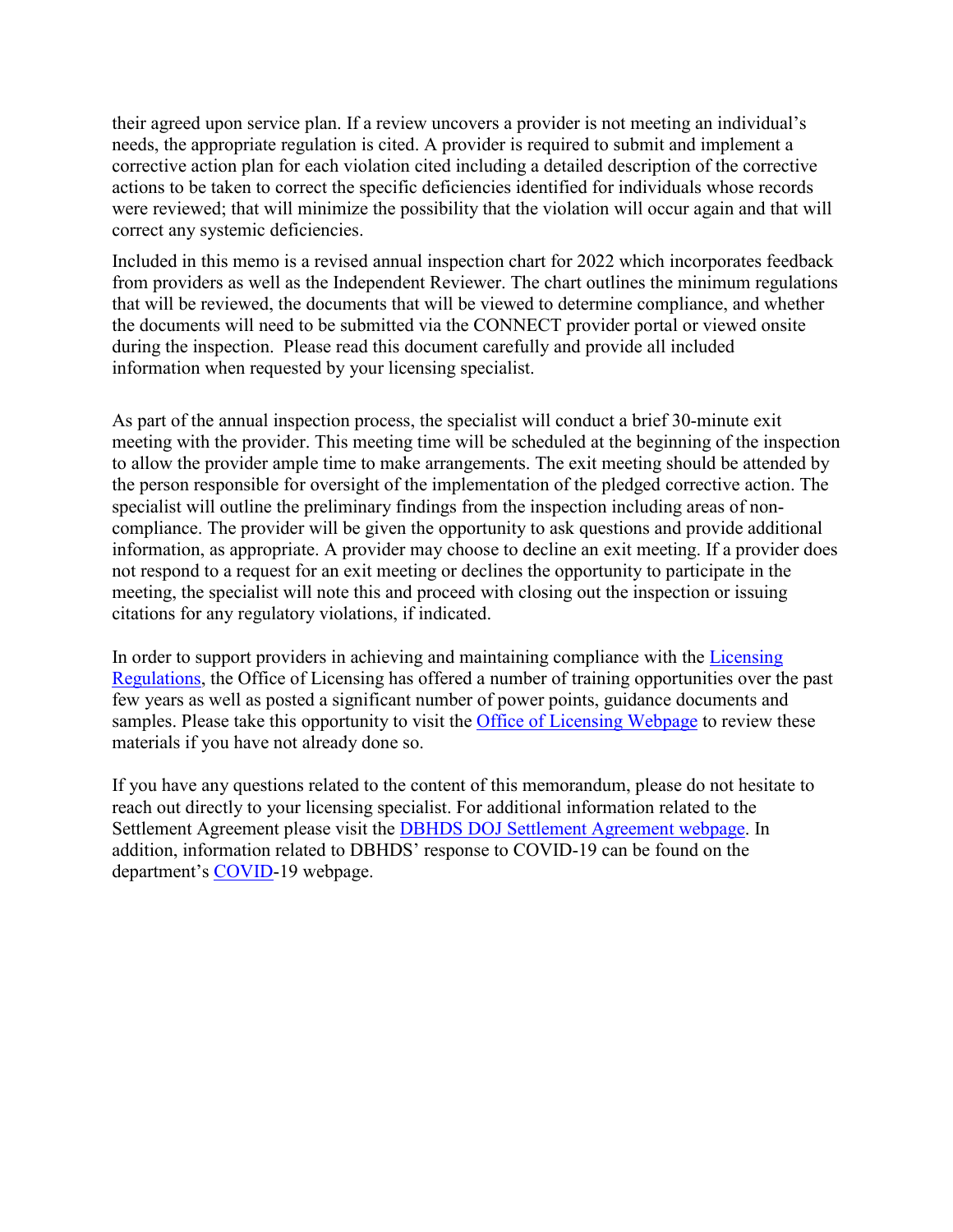| <b>Regulation</b>       | <b>Documents Used to Determine Compliance</b>                                                                     | Submit via                  |
|-------------------------|-------------------------------------------------------------------------------------------------------------------|-----------------------------|
| <b>Number</b>           |                                                                                                                   | <b>CONNECT</b>              |
|                         |                                                                                                                   | <b>Or</b>                   |
|                         |                                                                                                                   | <b>Review on-site</b>       |
| 12VAC35-105-160.C       | Last two quarterly reviews of all serious incidents including Level I, Level II and Level III incidents.          | Submit via                  |
|                         | Must include an analysis of trends, potential systemic issues or causes, indicated remediation, and               | <b>CONNECT</b>              |
|                         | documentation of steps taken to mitigate the potential for future incidents                                       | portal                      |
|                         | If the provider does not have any Level I, II, or III serious incidents to review during the last two quarters,   |                             |
|                         | the provider must look back to 1/1/2021 to see if they had any serious incidents and provide the quarterly        |                             |
|                         | review for those.                                                                                                 |                             |
| 12VAC35-105-160.D.2     | Provider does not need to submit Level II or Level III serious incidents for review because the Licensing         | $\overline{LS}$ will review |
|                         | Specialist (LS) will review progress notes, quarterly reviews and ISPs and ensure anything that meets the         | on-site                     |
|                         | criteria for a serious incident was reported. The LS will use the Death and Serious Incident by Type and          |                             |
|                         | Status report for a list of all reported incidents.                                                               |                             |
|                         | Note: The Incident Management Unit (IMU) monitors reporting of serious incidents each business day.               |                             |
|                         | Please review Guidance for Serious Incident Reporting and the Guidance on Incident Reporting                      |                             |
|                         | <b>Requirements</b>                                                                                               |                             |
|                         | In addition, if, during an annual inspection or an investigation, the LS identifies serious incidents that should |                             |
|                         | have been reported, but were not reported at all, or that were not reported within 24 hours of their occurrence   |                             |
|                         | and for which a licensing report has not already been issued, then the LS will issue a licensing report for late  |                             |
|                         | reporting                                                                                                         |                             |
| 12VAC35-105-160.E.1.a-c | Two most recent root cause analyses for Level II and Level III serious incidents that occurred during the         | LS will review              |
|                         | provision of a service or on the provider's premises.                                                             | on-site                     |
|                         | <b>Crosswalk of DBHDS Approved Risk Management Training and Attestation</b>                                       |                             |
| 12VAC35-105-160.E.2.a-d | Root cause analysis policy; and                                                                                   | Submit via                  |
|                         | A root cause analysis completed as a result of a threshold being met, if applicable.                              | <b>CONNECT</b>              |
|                         |                                                                                                                   | Portal                      |
| 12VAC35-105-160.J       | Serious incident management policy.                                                                               | Submitted via               |
|                         |                                                                                                                   | <b>CONNECT</b>              |
|                         |                                                                                                                   | Portal                      |
| 12VAC35-105-170.G       | Evidence that any CAPs from past year were implemented.                                                           | LS will review              |
|                         |                                                                                                                   | on-site                     |
| 12VAC35-105-170.H       | Evidence that any CAPs from the past year were implemented in accordance with what is written in                  | LS will review              |
|                         | provider's QI Plan to monitor implementation and effectiveness of approved corrective action plans.               | on-site                     |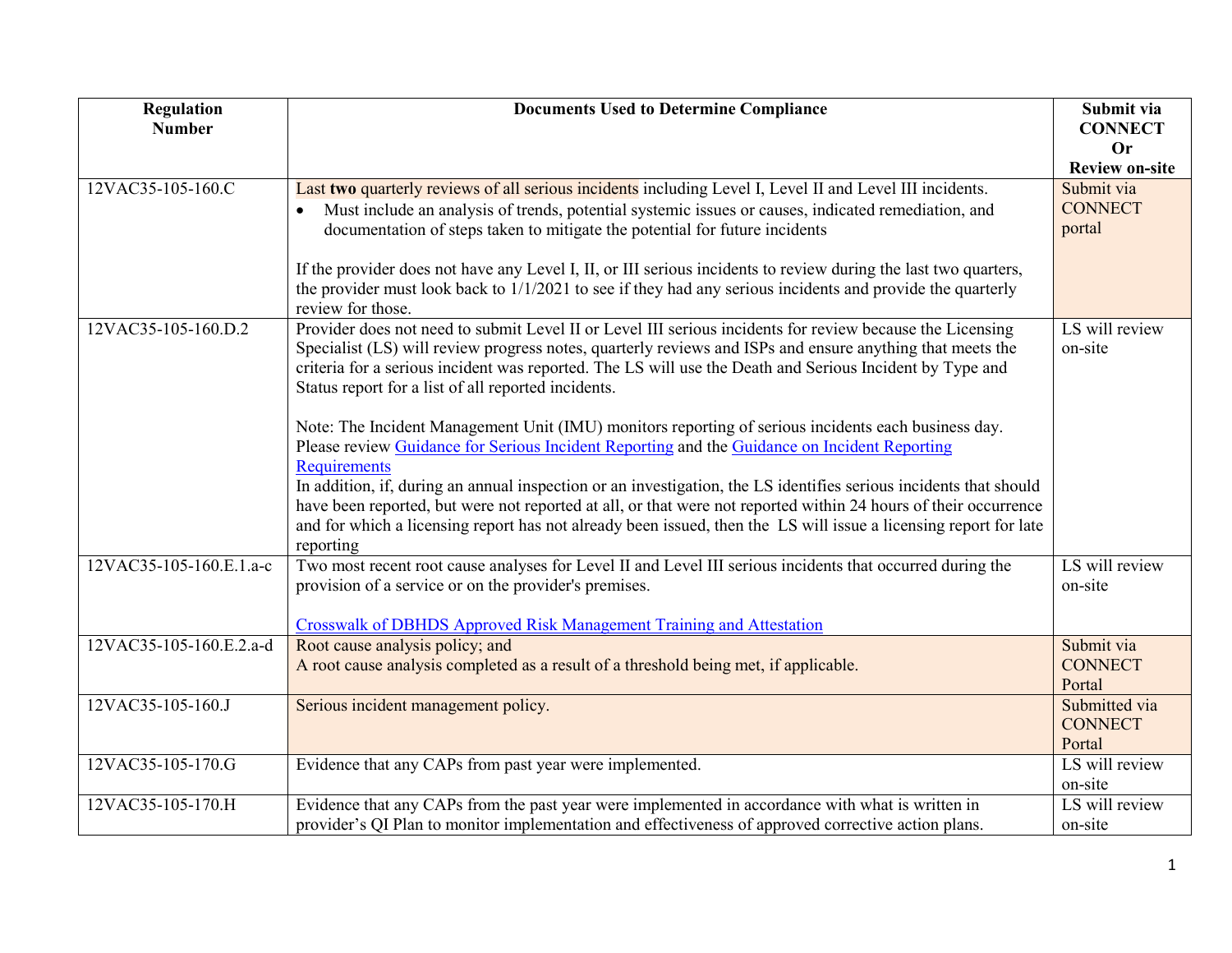| Proof that CAP(s) were updated in accordance with 170.H.1 if the CAP was not effective; or                                                         |                              |
|----------------------------------------------------------------------------------------------------------------------------------------------------|------------------------------|
| Proof of submission of a revised corrective action plan submitted to LS if the CAP was not effective.                                              |                              |
| 12VAC35-105-280.A-J<br>Review of physical environment requirements                                                                                 |                              |
| Review of two employee records and the job description for the employee responsible for the risk<br>12VAC35-105-410                                | LS will review               |
| management function; and                                                                                                                           | on-site                      |
| Job Description for each employee with all required components outlines in A.1-A.4.                                                                |                              |
| Proof of staff's education, training, and experience consistent with job description (transcript, resume, etc.);<br>12VAC35-105-420.               | LS will review               |
| and<br>Qualifications of                                                                                                                           | on-site                      |
| Proof of DHP qualifications for staff, as appropriate.<br>employees or contractors.                                                                |                              |
| At least two employee records.<br>12VAC35-105-430.                                                                                                 | LS will review               |
| Employee or contractor                                                                                                                             | on-site                      |
| personnel records.                                                                                                                                 |                              |
| 12VAC35-105-440<br>Evidence of orientation for new employees, contractors, volunteers, and students with the completion date.                      | LS will review               |
|                                                                                                                                                    | on-site                      |
| 12VAC35-105-450<br>Training policy; and                                                                                                            | LS will review               |
| Training records for employees being reviewed.                                                                                                     | on-site                      |
| Name of the person responsible for the risk management function.<br>12VAC35-105-520.A                                                              | Submit all via               |
| Job description for this employee must reflect that all or part their responsibilities include those of the risk<br>Must be reviewed for all       | <b>CONNECT</b>               |
| services including case<br>management function.                                                                                                    | Portal to include:           |
| A completed (signed and dated) DBHDS Risk Management Attestation. Crosswalk of DBHDS Approved<br>management                                        | Copy of                      |
| <b>Risk Management Training and Attestation.</b>                                                                                                   | Attestation and              |
| The Attestation should include the date the risk manager participated in a webinar or reviewed the                                                 | job description              |
| presentation on the Office of Licensing webpage.                                                                                                   |                              |
| Only training outlined in the DBHDS Crosswalk of Approved Training meets these requirements. Crosswalk                                             |                              |
| of DBHDS Approved Risk Management Training and Attestation                                                                                         |                              |
| 12VAC35-105-520.B<br>Risk management plan.                                                                                                         | LS will review               |
| As required by 12VAC35-105-620, a provider's risk management plan may be a standalone risk                                                         | on-site                      |
| management plan or it may be integrated into the provider's overall quality improvement plan. Risk                                                 |                              |
| management plans and overall risk management programs should reflect the size of the organization, the                                             |                              |
| population served, and any unique risks associated with the provider's business model.<br>12VAC35-105-520.C.1-5                                    |                              |
| If provider has not served any individuals, they would still need to complete this. Things to consider                                             | Submit via<br><b>CONNECT</b> |
| may be privacy (PHI), training for staff, emergency management protocols etc.<br>Annual Risk assessment review completed within the past 365 days. | Portal                       |
| This review should include consideration of harms and risks identified and lessons learned from the                                                |                              |
| provider's quarterly reviews of all serious incidents conducted pursuant to 12VAC35-105-160.C., including                                          |                              |
|                                                                                                                                                    |                              |
| an analysis of trends, potential systemic issues or causes, indicated remediation, and documentation of steps                                      |                              |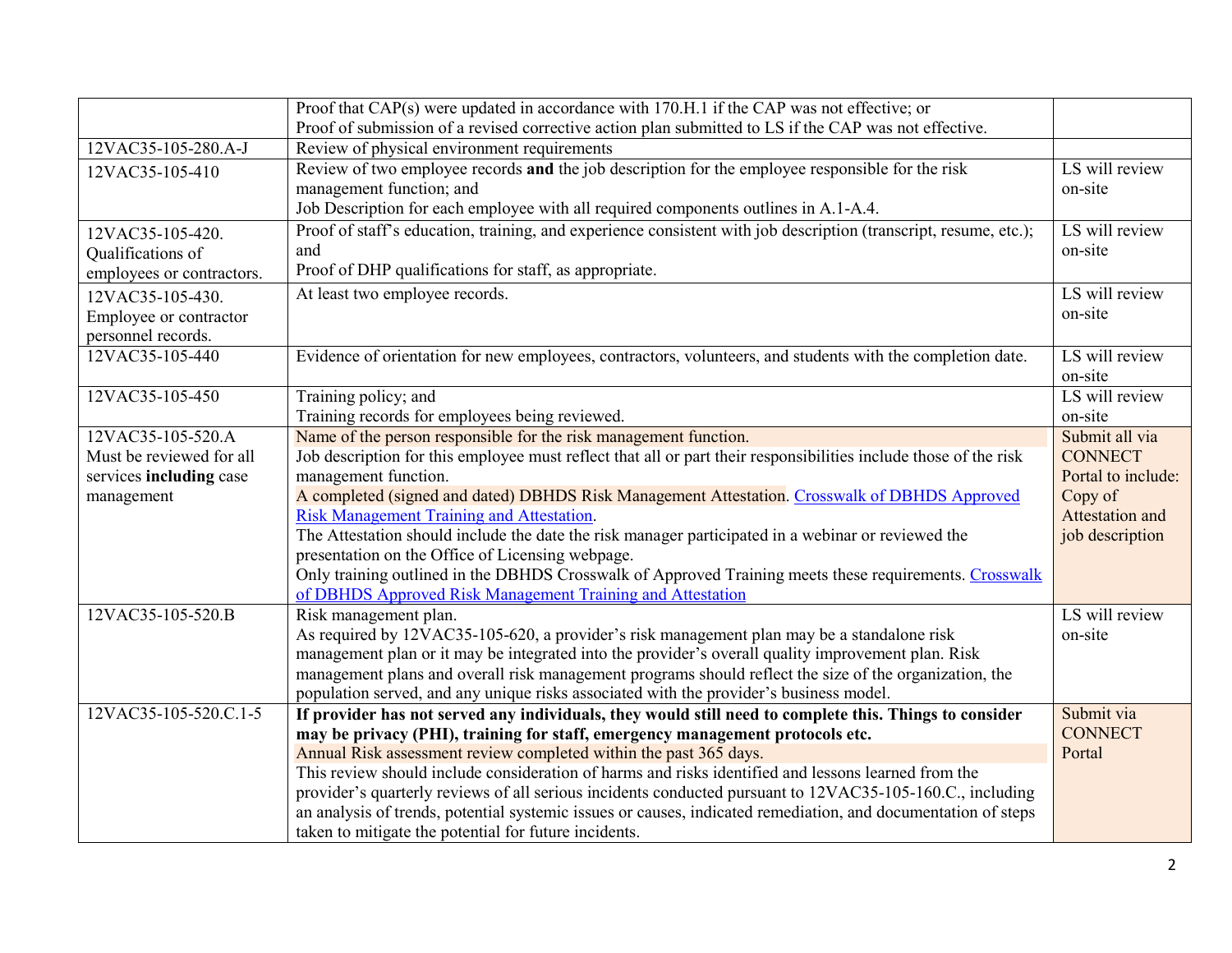|                       | Any updates, as appropriate, made since the last review as a result of the provider identifying new risk areas<br>that could result in the risk of harm to individuals receiving services.<br>An example may be new risk areas identified as part of the quarterly review of serious incidents that were<br>not already covered and how the provider plans to respond to serious incidents.                                                                                                                                                                                                                                                                                            |                                        |
|-----------------------|----------------------------------------------------------------------------------------------------------------------------------------------------------------------------------------------------------------------------------------------------------------------------------------------------------------------------------------------------------------------------------------------------------------------------------------------------------------------------------------------------------------------------------------------------------------------------------------------------------------------------------------------------------------------------------------|----------------------------------------|
| 12VAC35-105-520.D     | <b>SAMPLE Systemic Risk Assessment</b><br>Proof the systemic risk assessment process incorporates uniform risk triggers and thresholds as defined by<br>the department.<br>As presented during trainings, DBHDS has defined risk triggers and thresholds as care concerns which are<br>identified through the IMUs review of serious incident reporting.<br>Therefore, if a provider has not had any care concerns, their systemic risk assessment review process would<br>still need to outline how they would address care concerns if they were to occur.<br>Providers will be able to generate CHRIS reports on incidents that have been identified as Care Concern<br>Thresholds. | LS will review<br>on-site              |
|                       | Providers may access the <i>Provider Excel Individual Care Concern Threshold LSA notification</i> to see a list of<br>individuals who have met the Care Concern Thresholds.<br>Case Managers can run the <i>Excel-CM report Care Concern Threshold LSA notification</i> to see a report of any<br>individual served by them regardless of provider.<br>These reports are found in CHRIS under Individual Care Concern.                                                                                                                                                                                                                                                                 |                                        |
| 12VAC35-105-520.E     | Evidence of annual safety inspection of all licensed locations for this service; and<br>Documentation of implementation of any annual safety inspection recommendations.                                                                                                                                                                                                                                                                                                                                                                                                                                                                                                               | LS will review<br>on-site              |
| 12VAC35-105-610       | Proof of participation in community activities in accordance with the individual's ISP. This applies to<br>residential and day support services.<br>If providers have not had the opportunity to participate in community activities due to COVID, there must be<br>documentation of alternatives provided to individuals based on individuals' preferences and identified needs                                                                                                                                                                                                                                                                                                       | LS will review<br>on-site              |
| 12VAC35-105-620.A     | Current QI policies and procedures (that demonstrate provider has a program).<br>A quality improvement (QI) program is the structure used to implement quality improvement efforts. The<br>structure of the program shall be documented in the provider's policies.                                                                                                                                                                                                                                                                                                                                                                                                                    | Submit via<br><b>CONNECT</b><br>Portal |
| 12VAC35-105-620.B     | Current QI policies and procedures (that demonstrate provider has a program); and<br>Evidence of the utilization of quality improvement tools, ex. completed root cause analysis (RCA), Plan Do<br>Check Act (PDCA).                                                                                                                                                                                                                                                                                                                                                                                                                                                                   | Submit via<br><b>CONNECT</b><br>Portal |
| 12VAC35-105-620.C.1-5 | Current quality improvement plan.<br>12VAC35-105-20 defines a quality improvement plan as "a detailed work plan developed by provider that<br>defines steps the provider will take to review the quality of services it provides and to manage initiatives to                                                                                                                                                                                                                                                                                                                                                                                                                          | Submit via<br><b>CONNECT</b><br>Portal |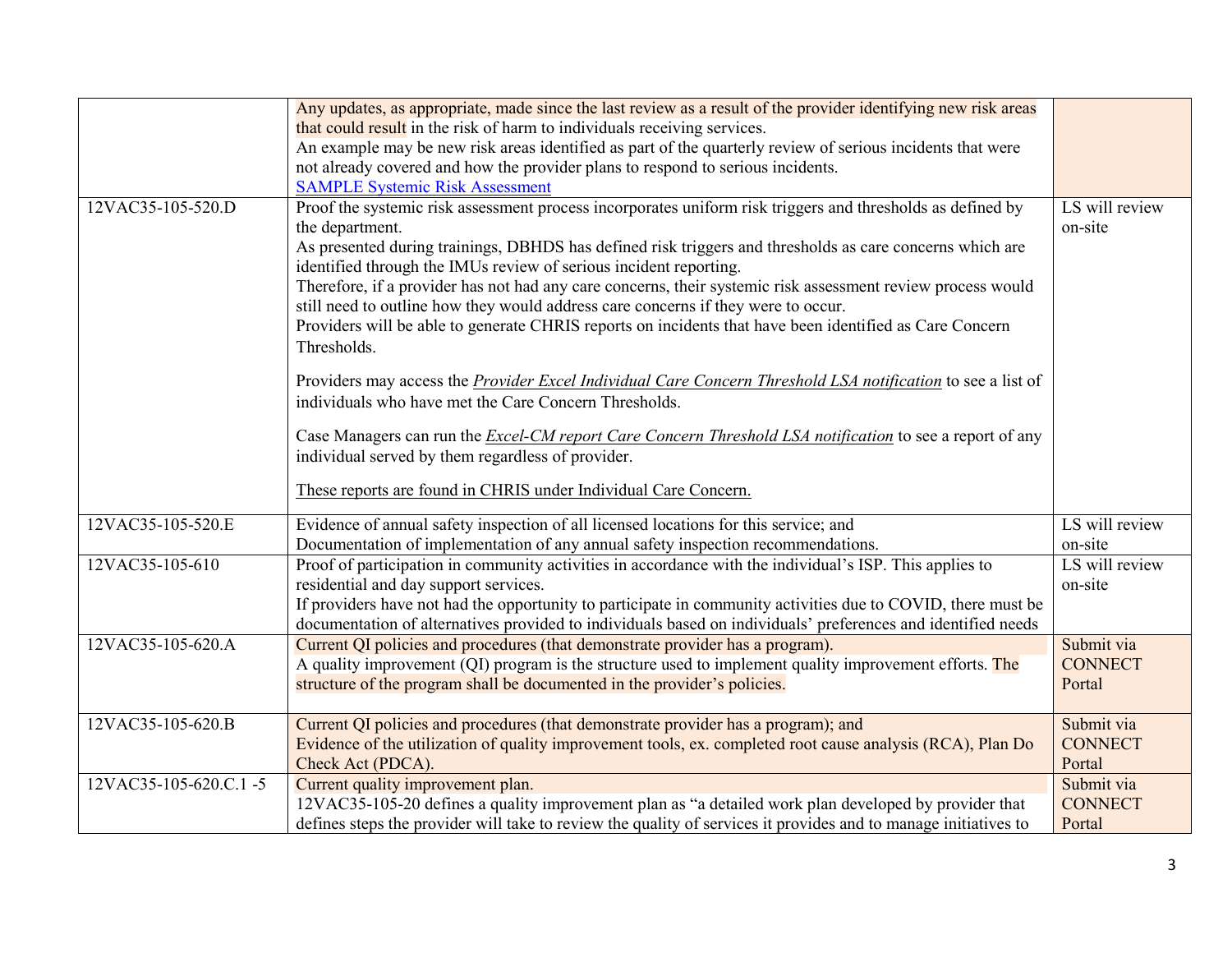|                        | improve quality. A quality improvement plan consists of systematic and continuous actions that lead to<br>measurable improvement in the services, supports, and health status of the individuals receiving services." |                |
|------------------------|-----------------------------------------------------------------------------------------------------------------------------------------------------------------------------------------------------------------------|----------------|
| 12VAC35-105-620.D 1-3  | QI policies and procedures responsive to regulatory requirements.                                                                                                                                                     | Submit via     |
|                        | Please review December 2021 training on Quality Improvement, Risk Management, and Root Cause                                                                                                                          | <b>CONNECT</b> |
|                        |                                                                                                                                                                                                                       |                |
|                        | Analysis: RM-QI-RCA Compliance Webinar December 2021                                                                                                                                                                  | Portal         |
|                        | Providers need to explain when they will establish or update goals/objectives. For example, when a goal has                                                                                                           |                |
|                        | been met, when the goal has been assessed as not effective to meet the needs etc.                                                                                                                                     |                |
| 12VAC35-105-620.E      | QI Plan; and                                                                                                                                                                                                          | LS will review |
|                        | Proof that input was requested from individuals/AR and documentation of implemented improvements made                                                                                                                 | on-site        |
|                        | as a result of analysis.                                                                                                                                                                                              |                |
| 12VAC35-105-645.B.1-5  | Last two completed screening forms completed by providers regardless of whether or not the individuals                                                                                                                | LS will review |
|                        | were admitted.                                                                                                                                                                                                        | on-site        |
| 12VAC35-105-660.D (all | Informed choice form for annual ISP development;                                                                                                                                                                      | LS will review |
| of it)                 | ISP meeting notes with essential components discussed in D.1a-c;                                                                                                                                                      | on-site        |
|                        | For changes made to the ISP (part V) there should be documentation at the provider level that regulatory                                                                                                              |                |
|                        | requirements for D.3 were met (notes, attached to ISP etc.); and                                                                                                                                                      |                |
|                        | Signature sheet for ISP.                                                                                                                                                                                              |                |
| 12VAC35-105-665.A.6    | Parts I-V of ISP including safety plan and falls risk plan.                                                                                                                                                           | LS will review |
|                        |                                                                                                                                                                                                                       | on-site        |
| 12VAC35-105-665.A.7    | If individual is open to REACH, provide a copy of the crisis, education and prevention plan, which should                                                                                                             | LS will review |
|                        | also be included in the ISP (part V); and                                                                                                                                                                             | on-site        |
|                        | If CM service, then provide the most recent Crisis Risk Assessment (CAT) with recommendation.                                                                                                                         |                |
| 12VAC35-105-665.D      | Most recent proof of DD competency completed; and                                                                                                                                                                     | LS will review |
|                        | Proof staff trained on individual's ISP, including health and safety protocols, for those individuals reviewed.                                                                                                       | on-site        |
| 12VAC35-105-675.A      | Last annual reassessment dated within past year; and                                                                                                                                                                  | LS will review |
|                        | Re-assessments completed as a result of changes in status.                                                                                                                                                            | on-site        |
| 12VAC35-105-675.B      | Any changes to ISP as a result of assessments.                                                                                                                                                                        | LS will review |
|                        |                                                                                                                                                                                                                       | on-site        |
| 12VAC35-105-675.C      | Most recent ISP; and                                                                                                                                                                                                  | LS will review |
|                        | ISP updates within past year based on assessments or change in status.                                                                                                                                                | on-site        |
| 12VAC35-105-675.D (all | Last 2 quarterlies signed or noted that consent was given (due to COVID).                                                                                                                                             | LS will review |
| of it)                 |                                                                                                                                                                                                                       | on-site        |
| 12VAC35-105-680        | Past three months of progress notes or other documentation for the individuals being reviewed.                                                                                                                        | LS will review |
|                        |                                                                                                                                                                                                                       | on-site        |
| 12VAC35-105-693.C      | Last discharge summary with official discharge date from service; and                                                                                                                                                 | LS will review |
|                        | Proof of referrals made prior to discharge date.                                                                                                                                                                      | on-site        |